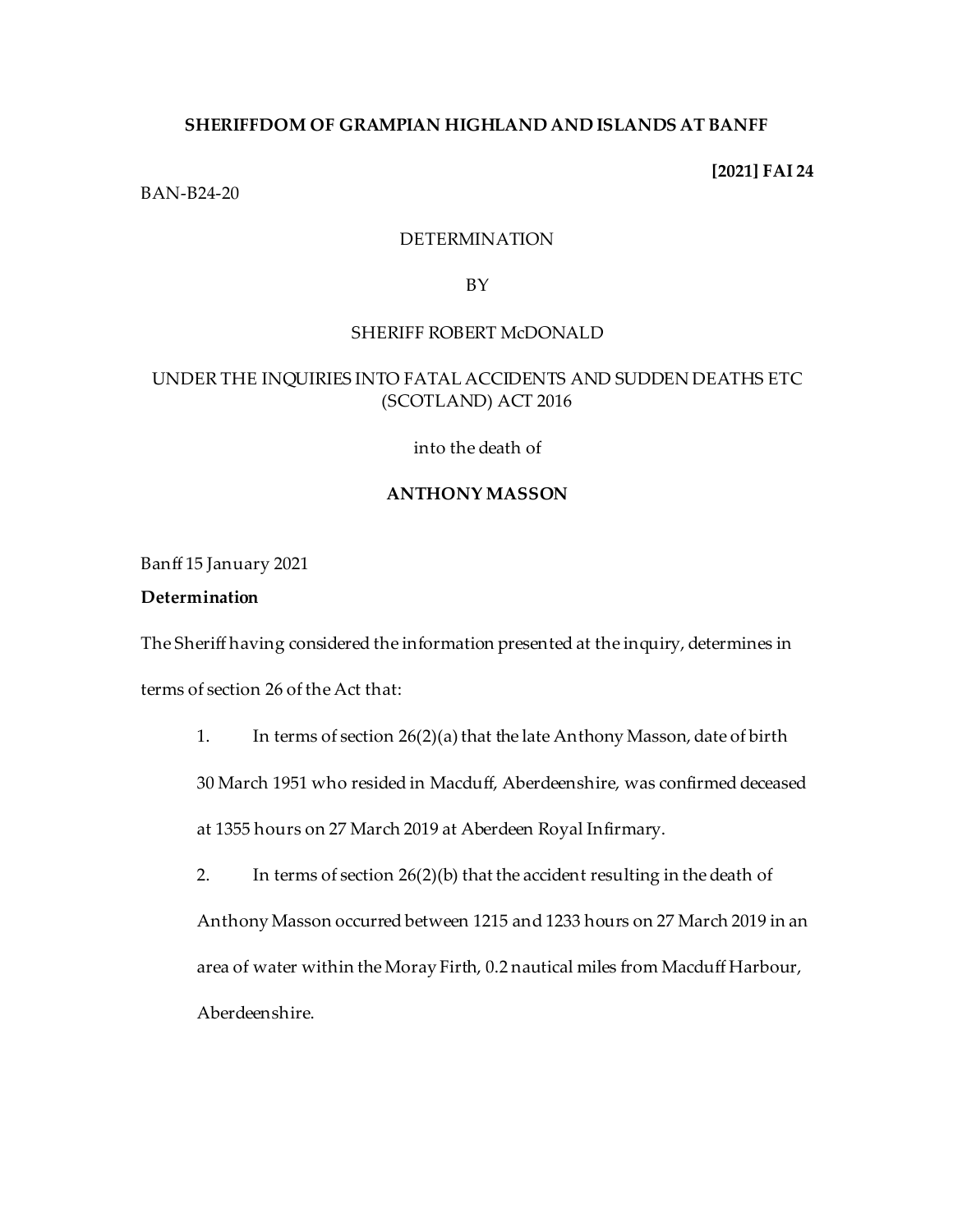3. In terms of section 26(2)(c) the cause of the death of the late Anthony Masson was drowning as a consequence of him falling overboard into the sea from the single-handed creel boat *Sea Mist*.

4. In terms of section 26(2)(d) the accident resulting in the death was caused by the late Mr Masson becoming entangled in a back rope while shooting creels from the stern of the *Sea Mist.* Once in the water Mr Masson was pulled under water by the weight of the creels and was unable to free himself and swim back to the surface before he drowned.

5. In terms of section 26(2)(e) the following precautions could reasonably have been taken and had they been taken, might realistically have resulted in the death or the accident resulting in the death, being avoided:

- a. Had Mr Masson been wearing a Personal Flotation Device (PFD) or similar at the time he entered water, this may have kept his head above water and may have increased his chance of survival.
- b. Had there been method of separating the deceased from the fishing gear on Sea Mist's working deck, the likelihood of this accident occurring would have been significantly reduced.

6. In terms of section  $26(2)(f)$  there were no defects in any system of working which contributed to the death or the accident resulting in the death.

7. In terms of section 26(2)(g) the following facts are relevant to the circumstances of the death: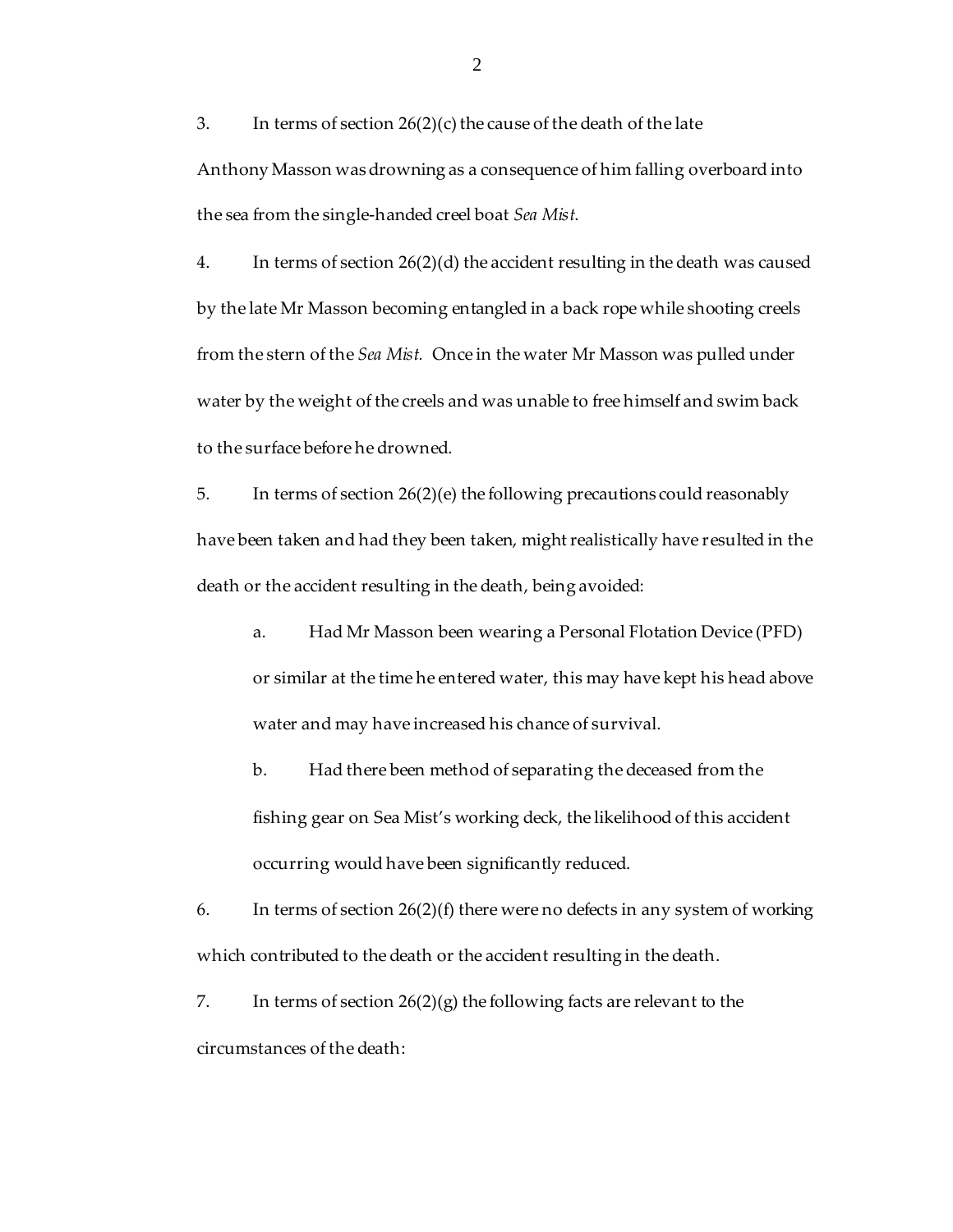a. The Maritime and Coastguard Agency (MCA) among other things has a role in regulating and producing guidance for fishermen such as the late Mr Masson.

b. The MCA produce the *Fishermen's Safety Guide* which is the principal guidance on safe working practices and emergency procedures for fishermen.

c. Fishing vessels, such as the *Sea Mist*, are surveyed by the MCA **once every five years and the surveyor highlights safety awareness to fishermen during the survey.**

d. **Mr Masson had completed the MCA mandatory fishing vessel safety awareness training in 2015.**

e. In December 2018 the MCA changed its safety regulations to provide that unless measures are in place to eliminate the risk of fishermen falling over board all fishermen must be issued with and wear a PFD or safety harness at all times.

## **Recommendations**

In terms of section 26(1)(b) I would make the following recommendation:

The MCA should be asked to review the methods by which it makes fisherman and other relevant stakeholders aware of the relevant safety legislation and guidance and any significant changes and updates to such legislation and guidance. In particular the MCA should be asked to consider how best to ensure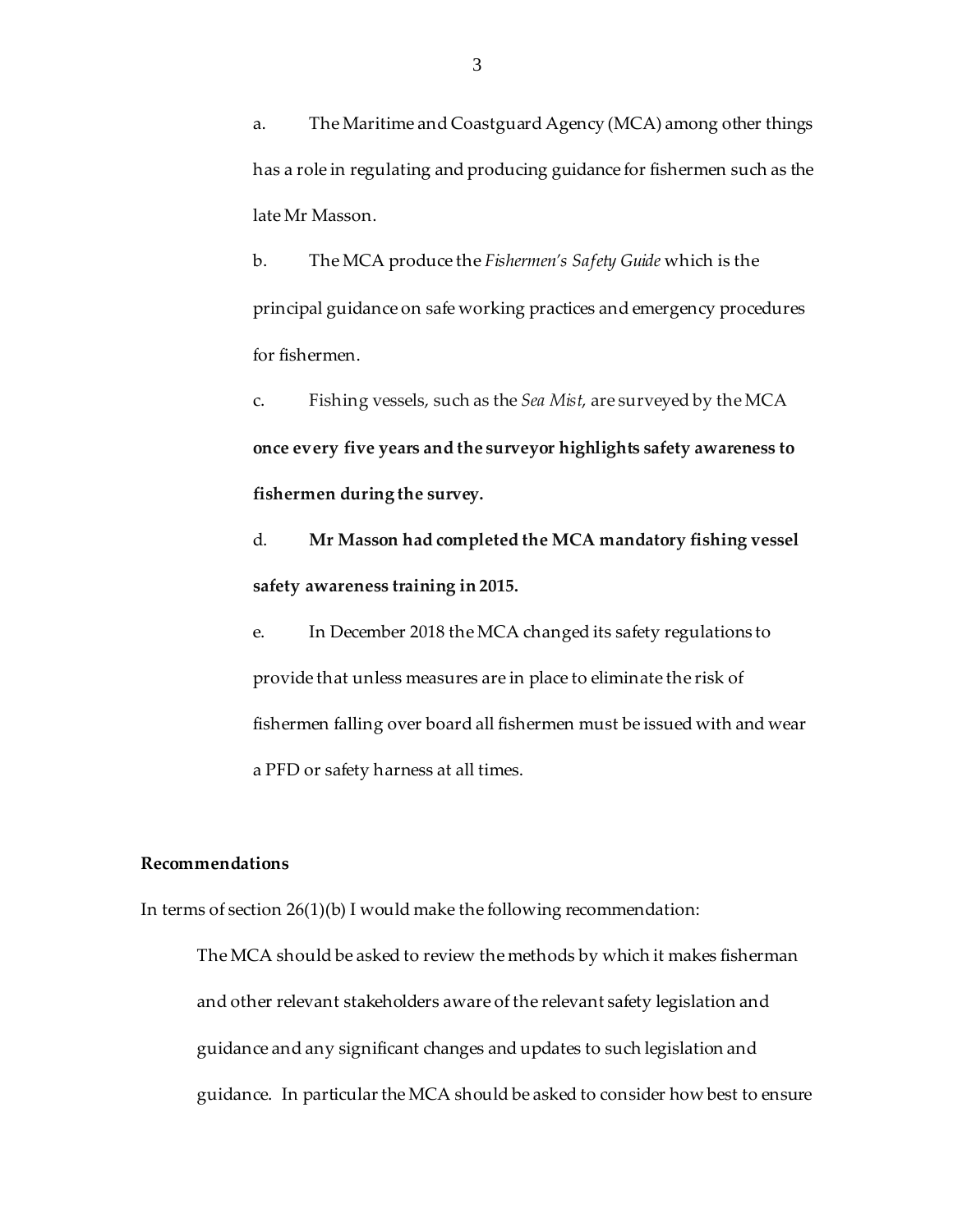that sole fisherman have made been made aware of any significant changes in safety legislation and guidance in the period between each five year survey.

## **NOTE**

#### **Introduction**

[1] The Inquiry was held under the Fatal Accidents and Sudden deaths etc. (Scotland) Act 2016 ("the Act") into the death of Anthony Masson ("Mr Masson")

[2] The Inquiry was a mandatory Inquiry under section  $2(3)(a)$  and (b) of the Act as Mr Masson died as a result of an accident which occurred in Scotland in the course of his employment.

[3] The circumstances surrounding Mr Masson's death were investigated by the Marine Accident Investigation Branch.

[4] The first notice in the Inquiry was lodged by the Crown on 19 August 2020.

[5] There were preliminary hearings on 9 October 2020 and 6 November 2020 and the hearing of the Inquiry took place on 20 November 2020.

[6] At the Preliminary hearing on 9 October Mrs Patricia Masson the widow of the late Mr Masson advised that she did not wish to be a participant in the Inquiry. Accordingly from that date the Procurator Fiscal was the sole participant in the Inquiry and was represented by Ms Lixia Sun, Procurator fiscal Depute.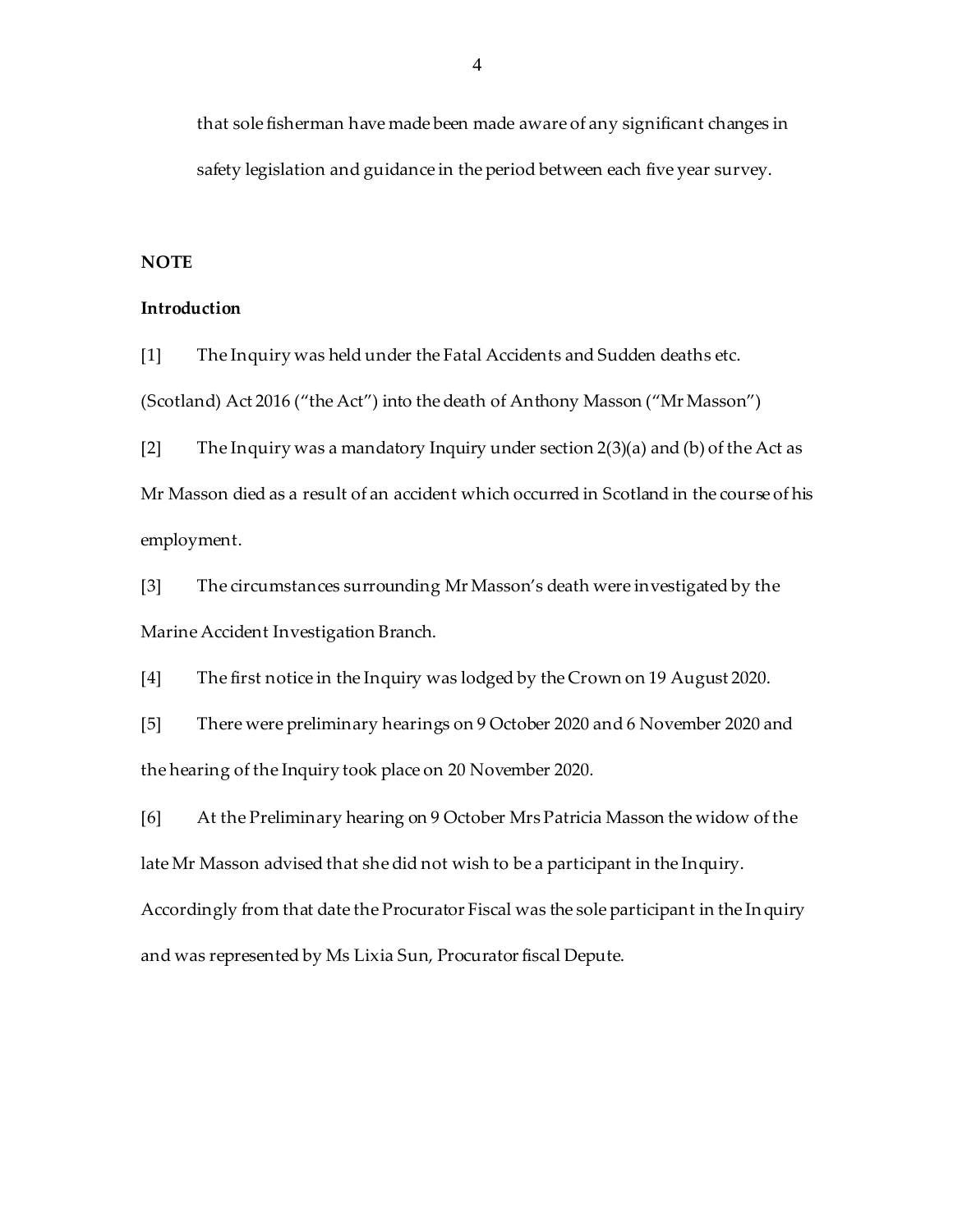## **The evidence**

[7] On 5 October 2020 the Crown lodged certain productions including the postmortem report and a report from Marine Accident Investigation Branch (MAIB)

[8] On 5 October 2020 the Crown also lodged a Notice to Admit Information in terms of Rule 4.12 of the Act of Sederunt (Fatal Accident Inquiry Rules) 2017 which contained evidence that I was satisfied was uncontroversial. There was no objection to this and I accepted the facts set out in the Notice to admit.

[9] The hearing of the Inquiry on 20 November 2020 was conducted by means of a Webex video conference. The Crown led parole evidence from a single witness, namely Captain Emma Tiller of the Marine Accident Investigation Branch. Miss Sun then made submissions on behalf of the Crown following which I made avizandum.

#### **The statutory framework**

[10] The Inquiry is held under section 1 of the Fatal Accidents and Sudden Deaths etc. (Scotland) Act 2016 ("the Act") and is governed by the Act of Sederunt (Fatal Accident Inquiry Rules) 2017 ("the 2017 Rules"). The purpose of such an Inquiry is set out in section 1(3) of the 2016 Act and is to:

- 1. establish the circumstances of the death, and;
- 2. consider what steps (if any) might be taken to prevent other deaths in similar circumstances.
- [11] Section 26 of the 2016 Act states, among other things, that: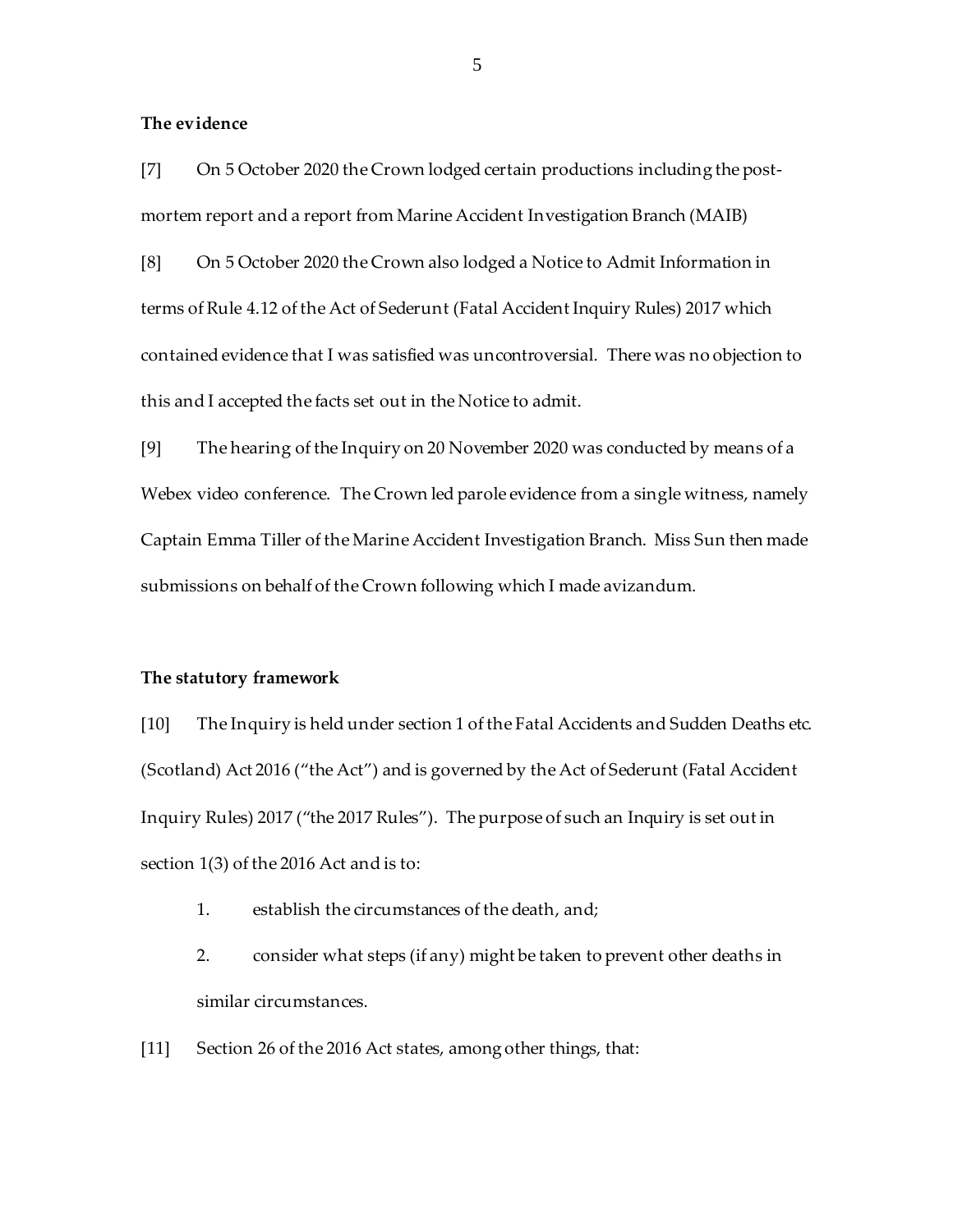"(1) As soon as possible after the conclusion of the evidence and submissions in an Inquiry, the sheriff must make a determination setting out –

- (a) in relation to the death to which the Inquiry relates, the sheriff's findings as to the circumstances mentioned in subsection, and
- (b) such recommendations (if any) as to any of the matters mentioned in subsection (4) as the sheriff considers as appropriate.
- (2) The circumstances referred to in subsection  $1(a)$  are
	- a. when and where the death occurred;
	- b. when and where any accident resulting on the death occurred;
	- c. the cause or causes of the death;
	- d. the cause or causes of any accident resulting in the death;
	- e. any precautions which
		- (i) could reasonably have been taken, and
		- (ii) had they been taken might realistically have resulted in the death or any accident resulting in the death, being avoided;
	- f. any deficits in any system of working which contributed to the death or any accident resulting in the death;
	- g. any other facts, which are relevant to the circumstances of the death.

(3) For the purposes of subsection 2(e) and (f) it does not matter whether it was foreseeable before the death or accident that the death or accident might occur –

- (a) if the precautions were not taken, or;
- (b) as the case may be, as a result of the defects.
- (4) The matters referred to in subsection 1(b) are
	- (a) the taking of reasonable precautions;
	- (b) the making of improvements to any system of working;
	- (c) the introduction of a system of working
	- (d) the taking of any other steps which might realistically prevent other deaths in similar circumstances."
- [12] The procurator fiscal represents the public interest. An Inquiry is an inquisitorial

process and it is not the purpose of an Inquiry to establish civil or criminal liability.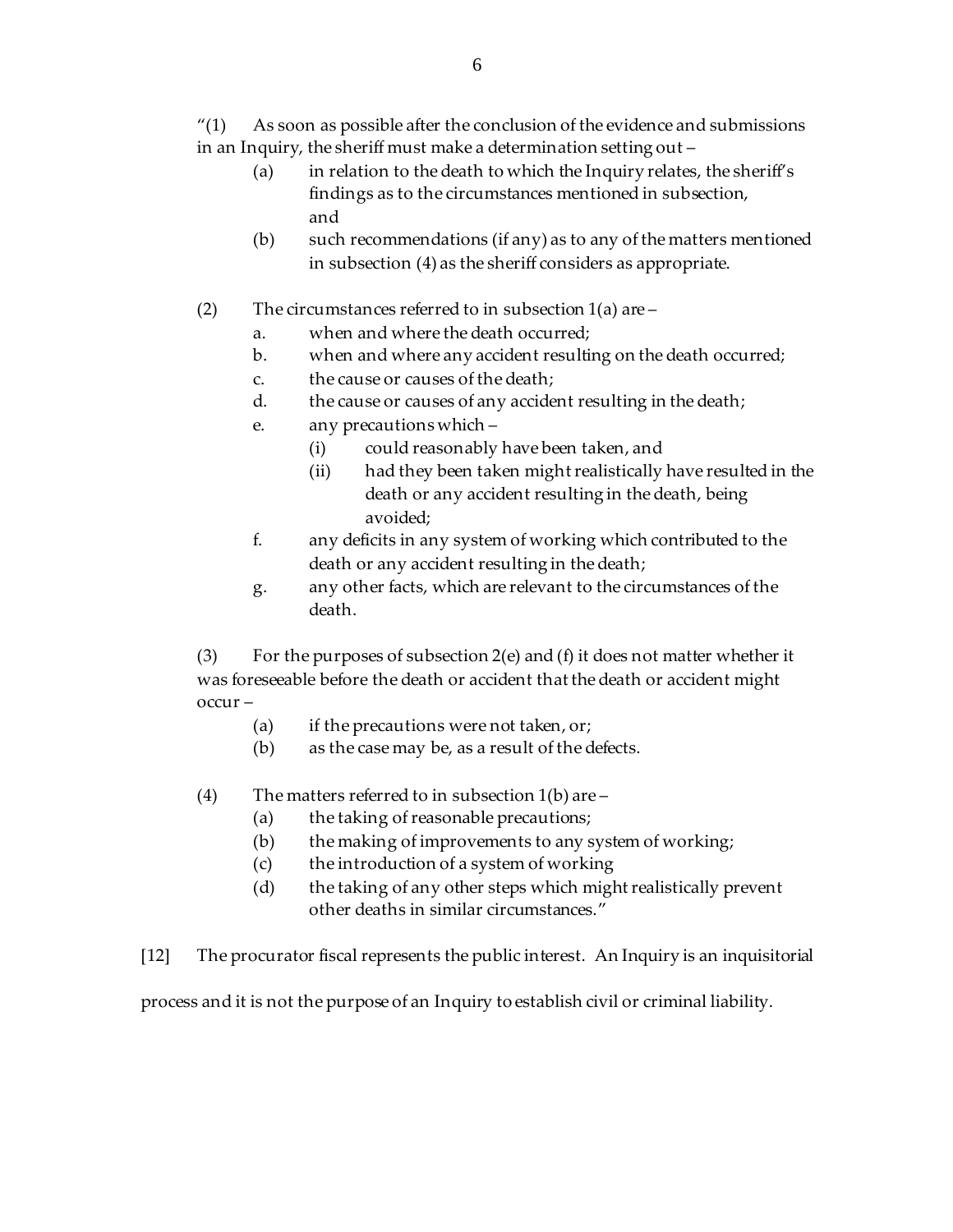### **Issues for the inquiry**

[13] In the Notice of The Inquiry lodged by the Procurator Fiscal on 19 August 2018 the Crown indicated that it was anticipated that the Inquiry would give consideration to the following issues:

- a. the cause of the accident which resulted in the death;
- b. whether there were any precautions which could reasonably have been taken and which might realistically have resulted in the death having been avoided; and
- c. whether there were any defects in any system of working which contributed to the death or any accident resulting in the death.

## **Summary of facts**

I found the following facts admitted or proved.

[14] Anthony Masson, born 30 March 1951, resided in Macduff, Aberdeenshire and was the owner and skipper of a creel fishing boat *Sea Mist*, registration number BF918.

[15] At about 0930 hours on Wednesday 27 March 2019, Mr Masson and his son Duncan Masson, the skipper of the creel boat *Ocean Lee*, arrived at MacDuff harbour to start a day's fishing.

[16] 27 March 2019 was a clear dry day at Macduff. The winds were light and the sea was calm. The depth of water at the fishing ground was between 16 metres and 17 metres.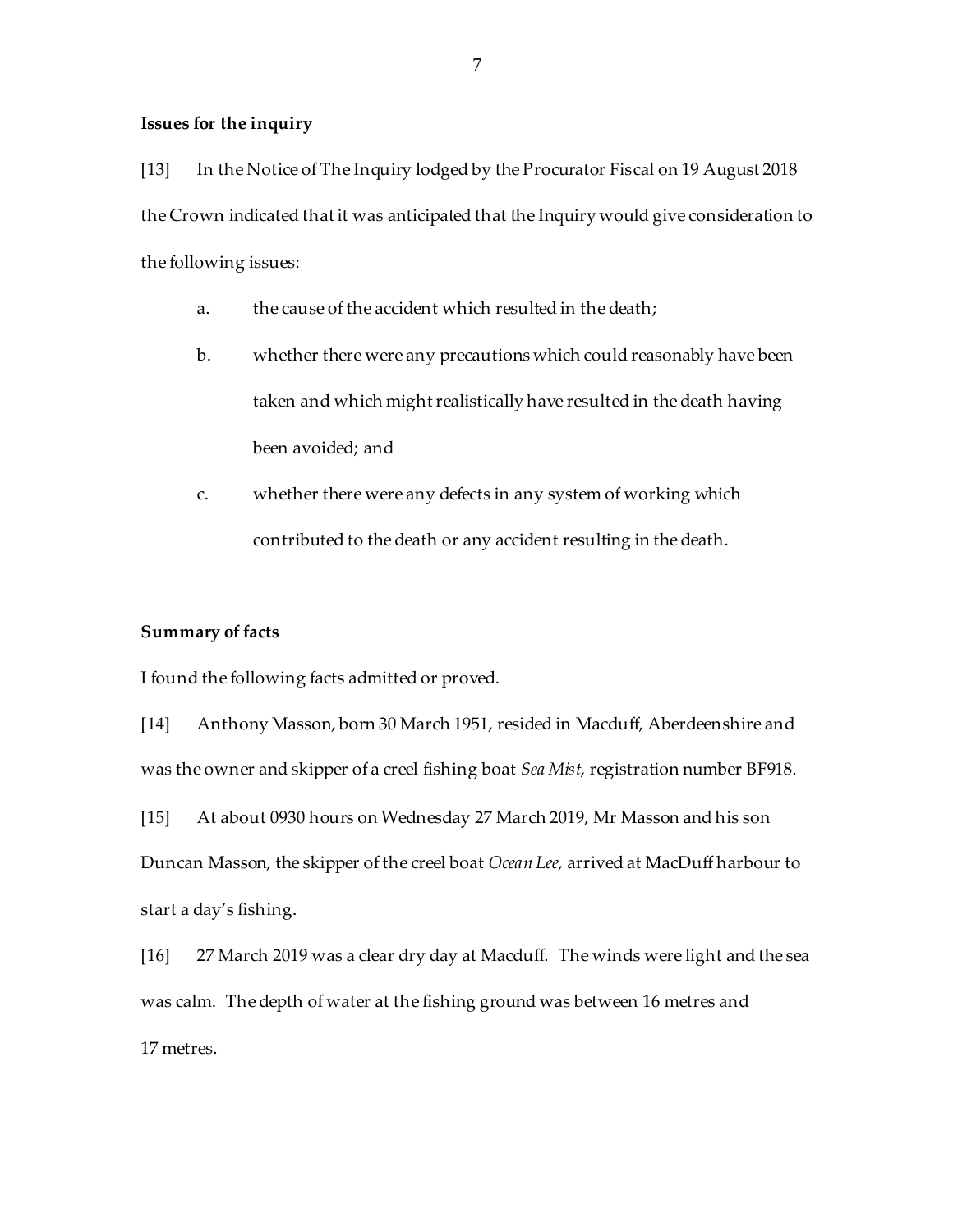[17] Mr Masson generally fished for crabs in shallow waters to the north of Macduff. He owned approximately 70 creels of various sizes. For fishing purposes the creels were arranged in strings or "leaders" of between 7 and 10 creels. Each creel in the group was connected to a rope known as the back rope by a short rope known as a leg line. Each of Mr Masson's leaders had a flagged float that displayed *Sea Mist's* fishing number at one end and two buoys at the other end. The back rope had weights at either end.

[18] The creels were stowed on the deck of the *Sea Mist* end-on to the stern of the vessel. The process of placing the creels in the water for fishing is known as "shooting". To shoot a leader Mr Masson would bring the vessel to a stop. He would then go on to the deck and throw the flagged float into the sea followed by the weight. He would then return to the wheelhouse of the vessel and place the engine ahead so that as the vessel moved forward the creels would be pulled off the stern of the vessel through the shooting gate by the back rope. This is a self-shooting process which would not normally require the skipper or any crew member to be on deck during that procedure. [19] Typically Mr Masson would recover, empty, rebait and then re-shoot between

three and five leaders a day.

[20] At 0940 hours on the day in question Duncan Masson notified the harbourmaster that both vessels were leaving harbour. Once clear of the harbour, Mr Masson headed for his usual fishing grounds to the north of Macduff while Duncan Masson headed towards Banff Bay to start fishing. At 1215 hours, same day, Duncan Masson called his father using his mobile phone and told him that he had finished fishing for the day.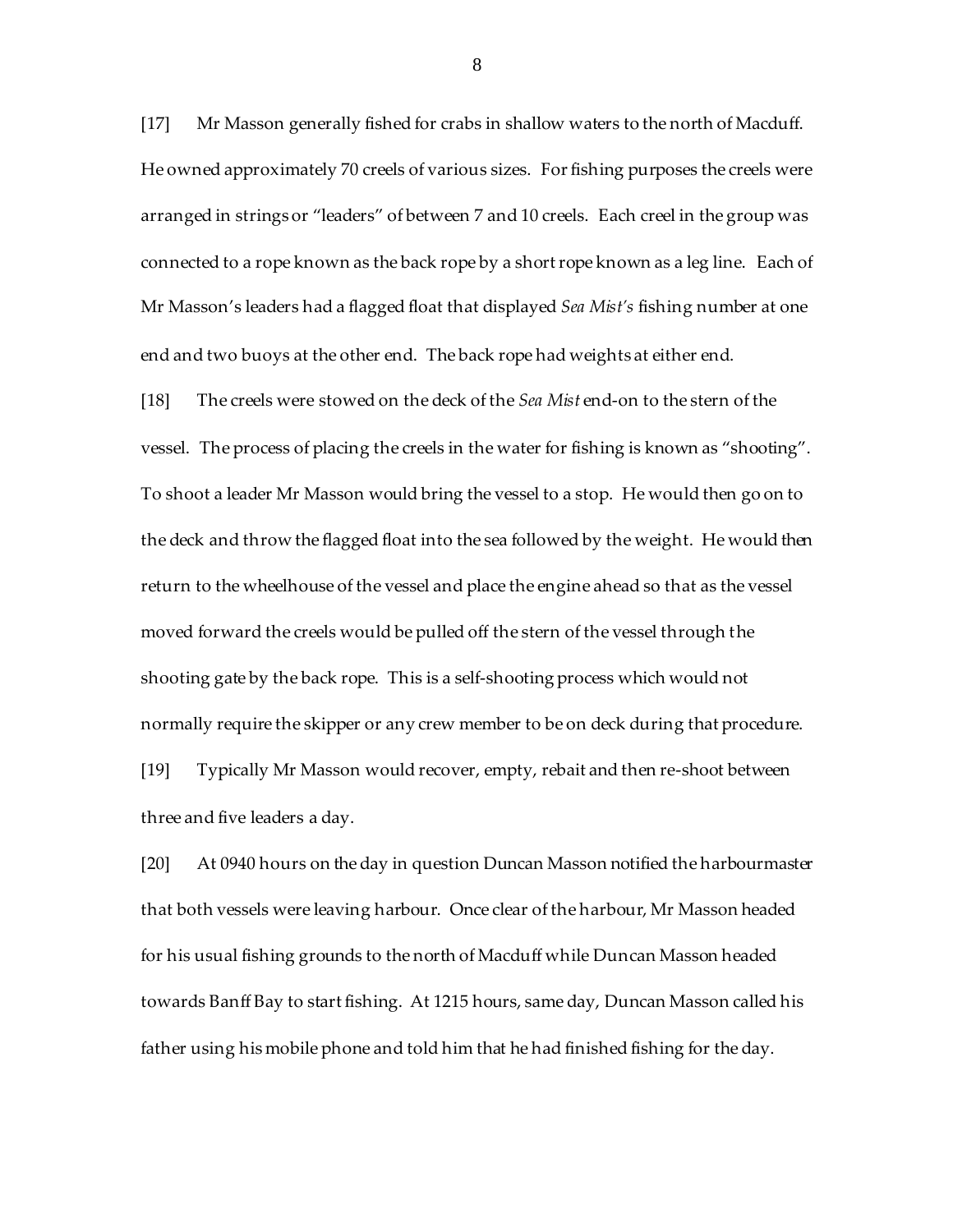Mr Masson replied that he was recovering his last leader and would have it shot away in about 10 minutes.

[21] Between 1215 and 1233 hours on 27 March 2019 Mr Masson was shooting off a leader of creels. While the leader was shooting Mr Masson went on to the deck where the creels were stowed. Mr Masson's leg became entangled in the back rope as a result of which he was pulled overboard.

[22] Once he was in the water Mr Masson was pulled under the water by the weight of the creels and was unable to free himself and swim to the surface before he drowned. [23] At some point after becoming entangled Mr Masson had tried to free himself by cutting the back rope with a knife but he had not managed to cut all the way through the rope.

[24] At about 1233 hours, the *Ocean Lee* was about half mile away from the *Sea Mist* and Duncan Masson noticed that the *Sea Mist* was circling, with no sign of his father either on the fishing boat or on the sea's surface.

[25] At 1235 hours, Duncan Masson contacted the Macduff harbourmaster and requested assistance from coastguard. Leaving his own creels, Duncan Masson headed towards the circling *Sea Mist*. As he approached, he saw that one of *Sea Mist's* back ropes had become caught around the bow, causing the vessel to turn in circles. To stop the fishing vessel, Duncan Masson drove his boat into *Sea Mist* on its starboard side and boarded the vessel. Once on board, he placed the engine throttle to neutral, stopped the engine and dropped the anchor.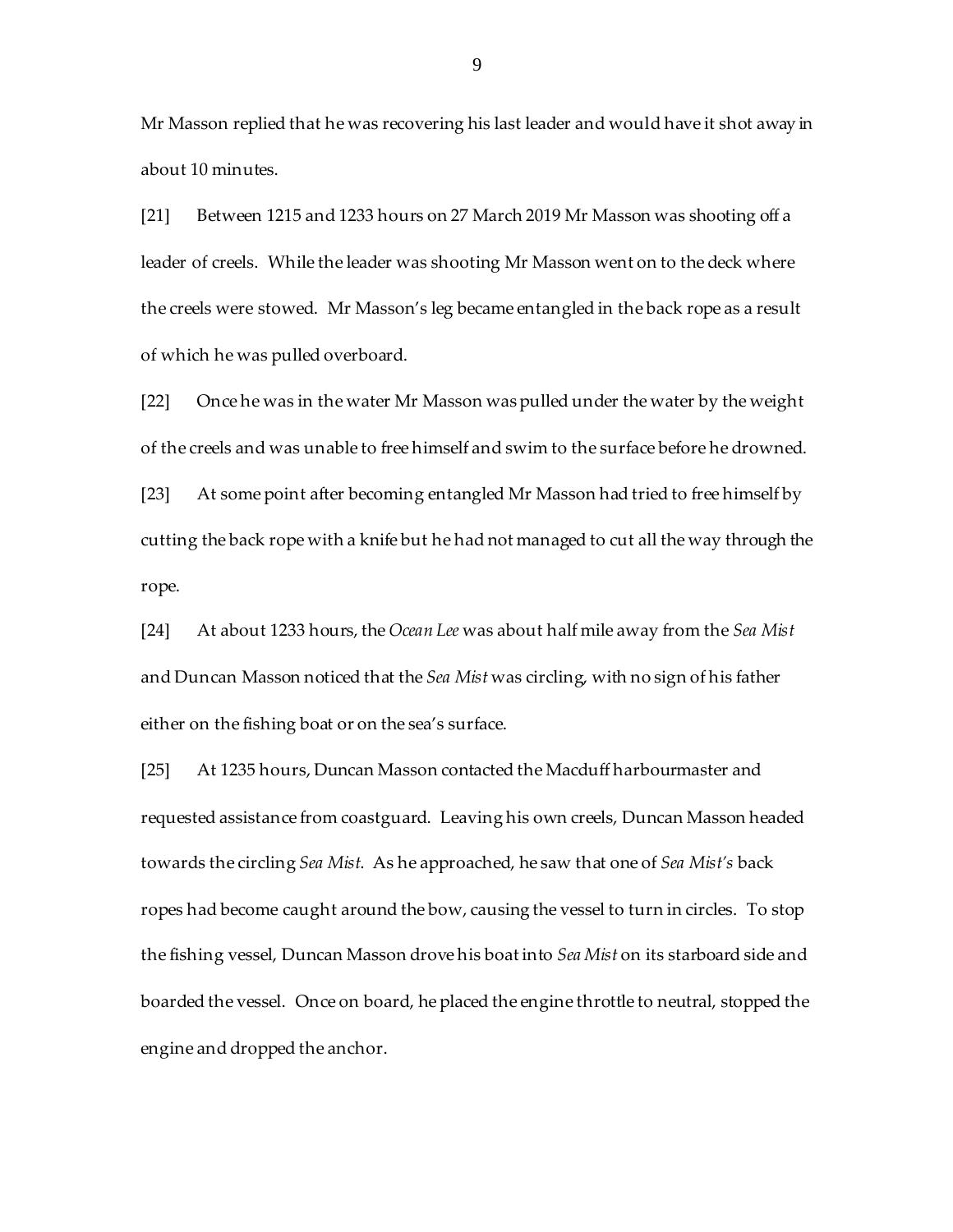[26] Duncan Masson then returned to his own vessel and confirmed to the harbourmaster that his father was missing. At about the same time, the Macduff RNLI (Royal National lifeboat Institution) lifeboat was tasked by the coastguard and members Robert Smith, John Cox, James West, Ritchie Wallace, Jonathan Sim and Connor Matthew were deployed.

[27] Thinking that his father must have become entangled with his fishing gear and dragged overboard while shooting his last leader Duncan Masson began to recover his father's creels in an attempt to find him. As he did know which leaders had been laid that day he started with the closest one searching for newly baited creels. A short while later he saw his father's baseball cap floating in the water.

[28] At 1257 hours, the Macduff RNLI lifeboat arrived on scene and approached the *Ocean Lee*. A rescue helicopter was launched at the same time. Duncan Masson informed the RNLI lifeboat crew that his father was wearing a red Personal Flotation Device (PFD) in addition to his usual fishing clothing. The RNLI lifeboat began an expending square search pattern using the *Sea Mist's* anchored position as the datum point.

[29] At 1307 hours the Macduff harbour launch with the harbourmaster, port engineer and two additional RNLI crewmen on board joined the search.

[30] At 1309 hours Duncan Masson recovered a leader that had one of his father's wellington boots caught in it. He informed the RNLI lifeboat crew, who re-started their expanding square search using the position of this leader as the datum point.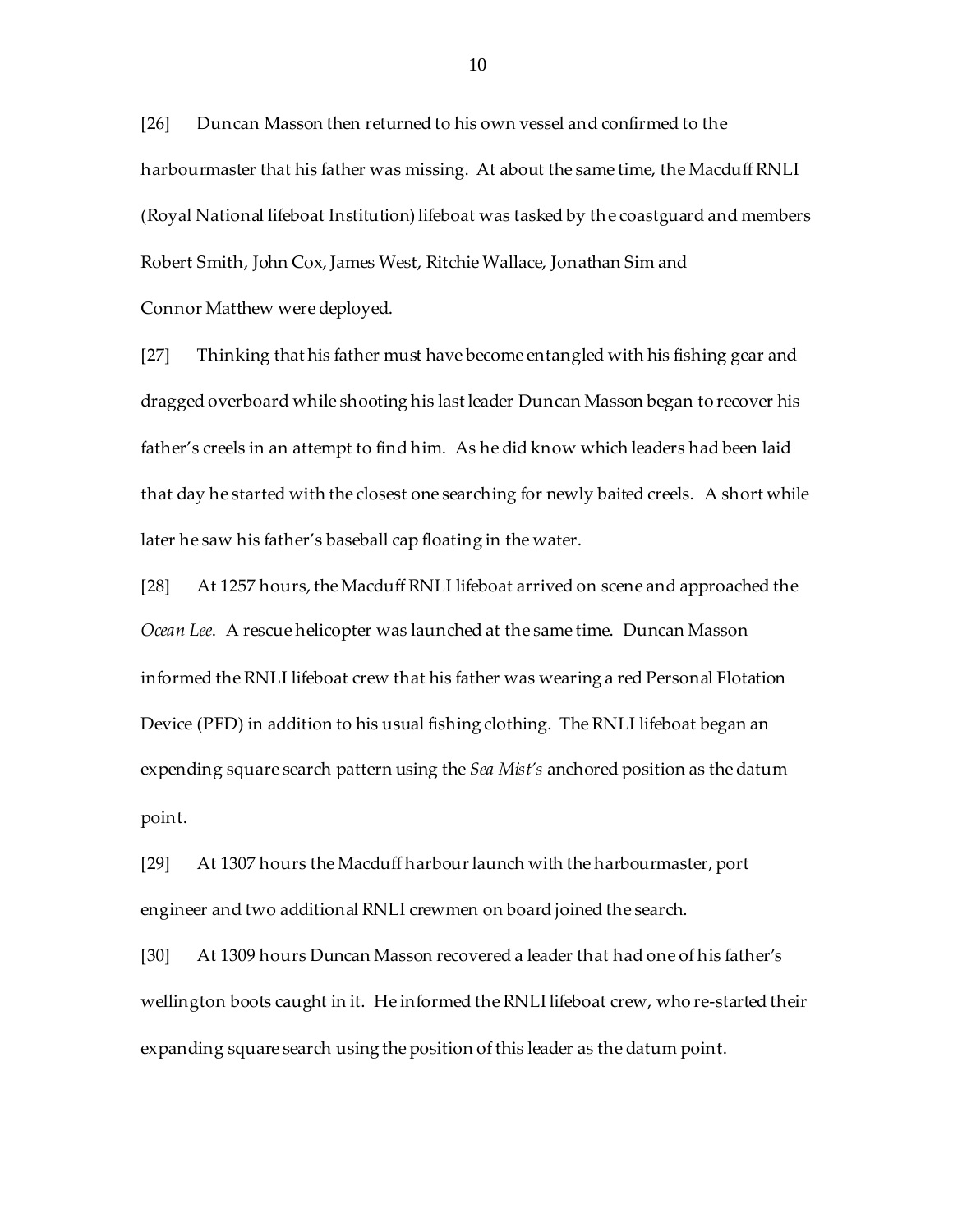[31] By 1314 hours the rescue helicopter was at the scene and at 1321 hours the helicopter's crew spotted a male matching the description of Mr Masson floating face down just under the sea surface. The male was not wearing a PFD. The RNLI lifeboat crew recovered and transferred him to the helicopter, which then proceeded to Aberdeen Royal Infirmary.

[32] Sea Mist was recovered by the two RNLI crewmen, Robert Smith and John Cox on the harbour launch. When they boarded the fishing vessel, they noticed a red PFD hanging up in the wheelhouse.

[33] At approximately 1345 hours on the same day, at the Emergency Department within ARI, the said male was assessed by Consultant Dr Sarah White and was found to be in cardiac arrest. Ongoing CPR was discontinued subsequently due to futility. The male was pronounced dead at 1355 hours on 27 March 2019. The male was later identified as being Mr Anthony Masson.

[34] On 29 March 2019, Dr G.A. Conlon MB ChB, Histopathology Registrar performed a post mortem examination and dissection on the body of Anthony Masson. The examination was corroborated by Dr L.M. Deboys MB ChB FRCPath DMJ(Path) Dip FMS, Pathologist and Senior Lecture in Forensic Medicine at Aberdeen University. The findings and conclusion of the post mortem examination were consistent with death by drowning. Toxicology reports confirmed that Mr Masson was not under the influence of alcohol or drugs at the time of the accident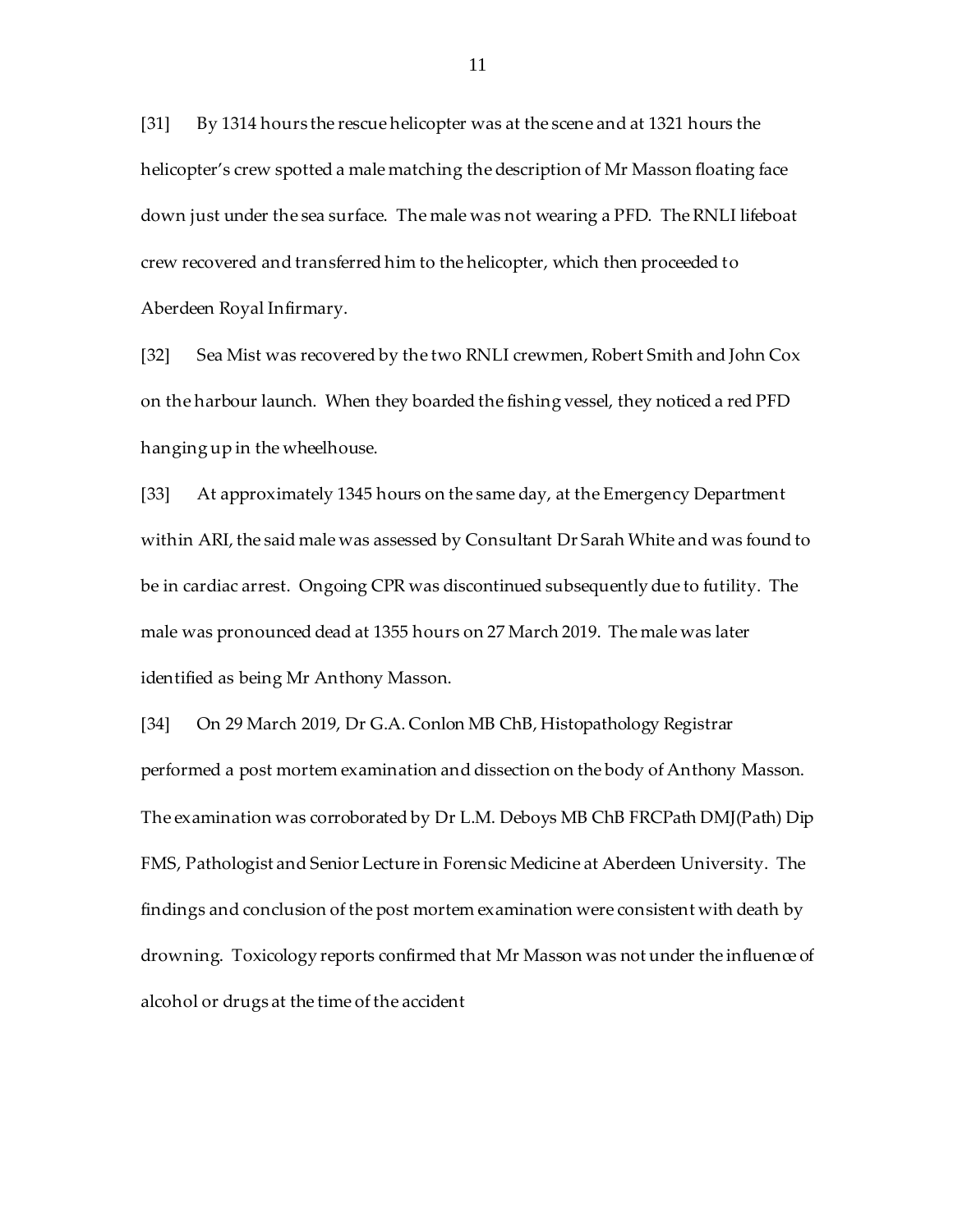[35] The leader in which Mr Masson's boot had become entangled had seven creels of varying sizes. Following the accident this leader was inspected and a cut in the back rope was found between the fourth and fifth creel.

## **Submissions**

[36] The Procurator Fiscal depute made submissions inviting me to make findings under section 26(2) (a) to (f) of the Act. I had no difficulty in accepting those submissions and my determination largely reflects those proposed by the procurator fiscal in her submissions.

[37] The procurator fiscal depute also made certain submissions in proposing that I should make a recommendation in terms of section 26(1) (b) of the Act. She submitted that as can be seen from the various statistics detailed in the MAIB report that despite the recent publications of improved safety guidance, the frequency of serious and fatal accidents involving single-handed fishermen shows no sign of reducing and significant high numbers of fishermen are losing their life during the course of their employment. It is recognised that one of the main reasons for these tragic events is that fishermen are not wearing PFD.

[38] She therefore submitted that the MCA should be asked to consider the methods by which it makes fishermen and all other relevant stakeholders aware of relevant legislation and guidance, including any significant changes or updates, with a view to determining whether any other methods may ensure important information is provided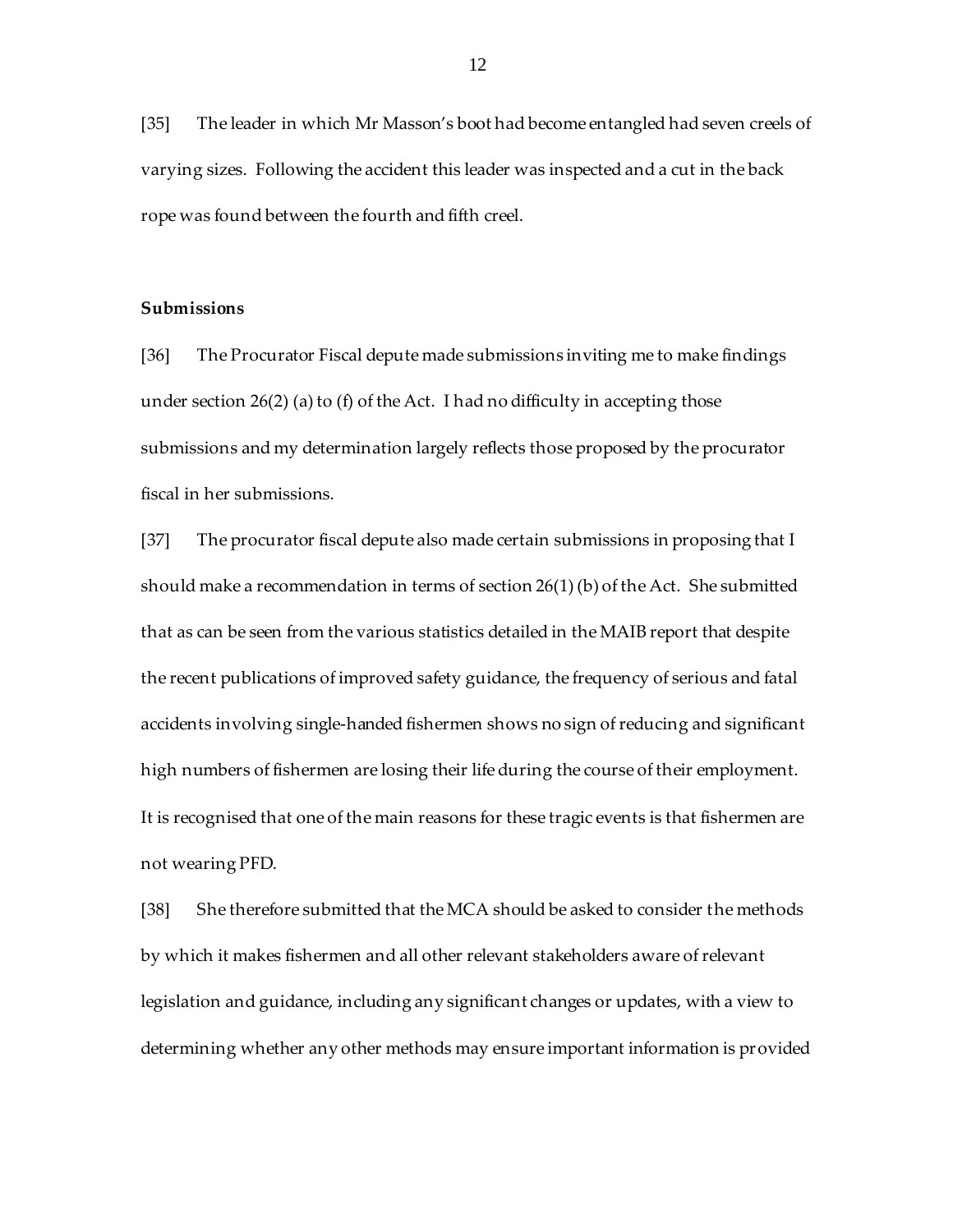and clearly understood particularly when the five yearly surveys provide a limited opportunity to keep up to date.

[39] She pointed out that while MAIB provide information by way of safety flyers there may therefore be merit in MCA being asked to consider or review how it makes all relevant personnel aware of key messages and whether any improvements can be made to ensure the information is clearly understood by all concerned.

[40] I agreed with this submission and as can be seen I have made a recommendation to that effect.

[41] The procurator fiscal depute also invited me to recommend that all small fishing vessel owners, operators and managers, employers of fishermen, and skippers and fishermen on small fishing vessels should make themselves aware of the terms of the following and ensure that the terms are followed namely Marine Guidance Note 588 (F) Compulsory Provision and Wearing of Personal Flotation Devices on Fishing Vessels.

[42] I did not follow that suggestion as I considered that it would be more appropriate and effective to recommend that the MCA target this particular matter.

## **Discussion**

[43] The procurator fiscal was the only person who participated in this inquiry and there were no matters in dispute in relation to the factual circumstances surrounding this tragic accident.

[44] Taking into account the factual circumstances and the post mortem report it was clear that Mr Masson's death had been caused by drowning.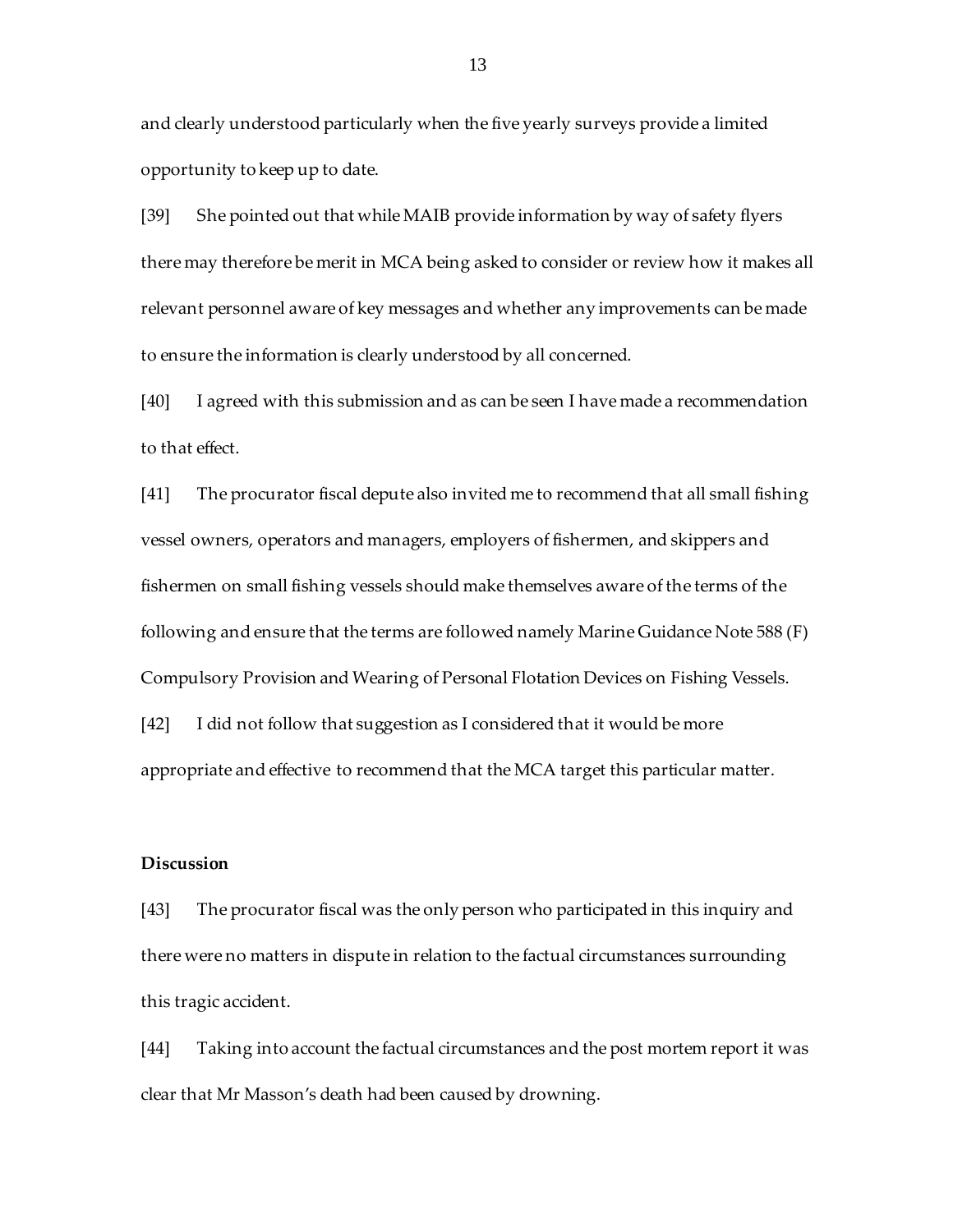[45] Although there was no evidence from any eye witness to this accident at the inquiry the Court had the benefit of expert evidence from Captain Tiller. Captain Tiller was a clear and even-handed witness and I had no difficulty in accepting her evidence. She was the lead investigator into this accident and was the initial author of the MAIB report. She confirmed in evidence that she was in agreement with the terms of the final report. The MAIB report was also clear and helpful in its terms. My findings in fact are therefore to a large extent based on the evidence of Captain Tiller and the findings of the MAIB report spoken to by her.

[46] As part of the MAIB investigation it was noted that shortly before the accident occurred Mr Masson was in telephone contact with his son confirming that he was about to shoot his last leader before heading for home. It was obvious that he had commenced this procedure because when Mr Duncan Masson went on board the *Sea Mist* shortly after the accident he had to put its engine into neutral indicating that Mr Masson had placed the engine in the ahead position to shoot off the leader.

[47] Mr Masson was a person who regularly wore a PFD and his son had described him as wearing a red PFD when giving a description of his father to the coastguard. Following the accident his PFD device was found hanging up in the wheelhouse of the vessel. Captain Tiller stated that it seemed likely that having set up this leader for shooting Mr Masson returned to the wheelhouse and put the engine in the ahead position to shoot off the leader. As this was intended to be his last leader of the day it is likely that he would not have expected to have to go back on deck that day and therefore removed his PFD. However he did go back on deck for some reason. Captain Tiller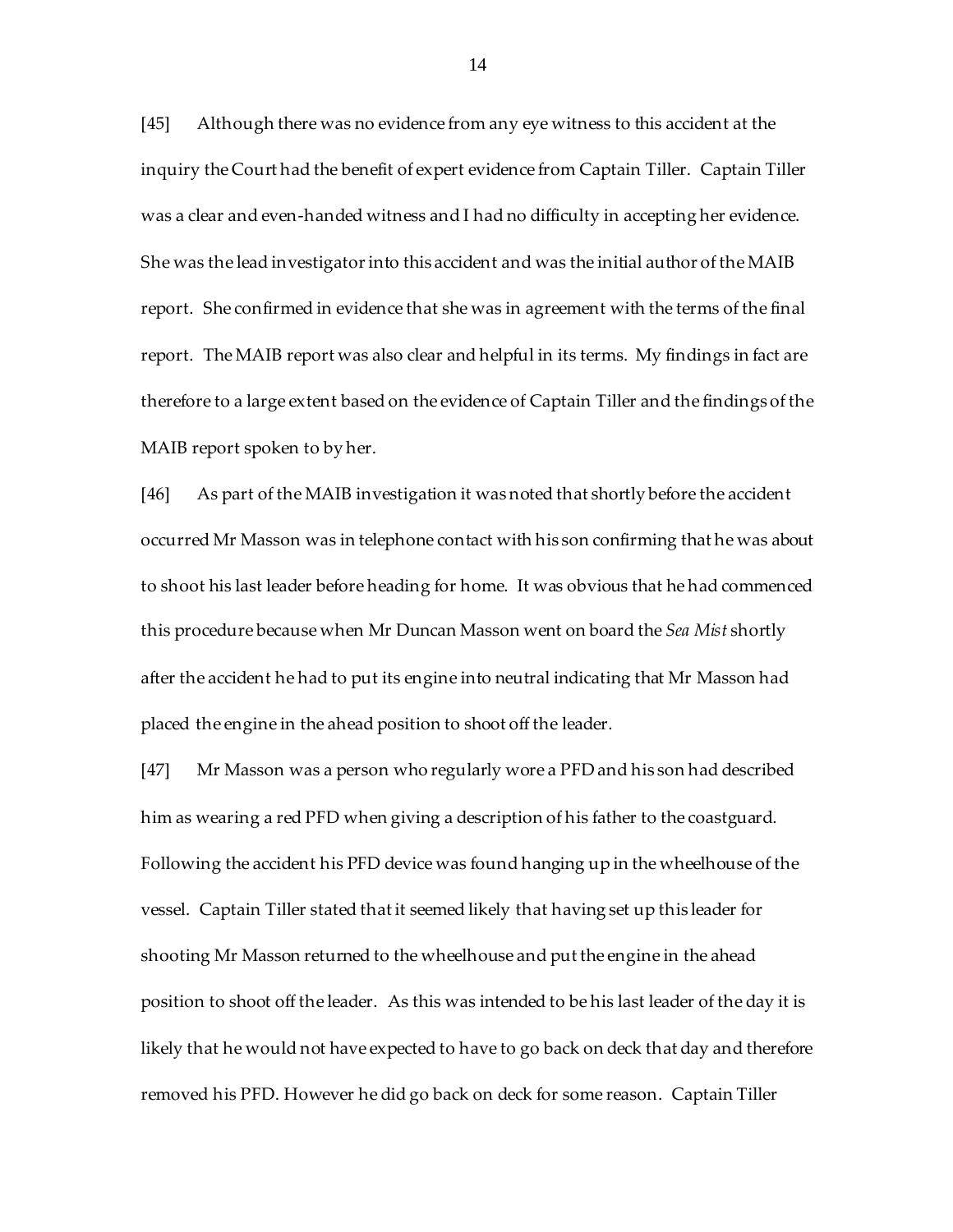suggested that the creels had perhaps become entangled during the shooting process and Mr Masson had gone on deck to free them up. In any event his leg then became entangled in the back rope as evidenced by his boot being found in the water tangled up in the back rope. The weight of the back rope with some of the creels already in the water pulled Mr Masson overboard.

[48] The MAIB Report spoken to by Captain Tiller explains that sudden immersion in cold water can be fatal in several ways and in particular by either cold shock response or cold incapacitation.

[49] In relation to cold shock response the Report explains that on immersion in cold water the sudden lowering of skin temperature causes a rapid rise in heart rate, and therefore blood pressure, accompanied by a gasp reflex followed by uncontrollable rapid breathing. The onset of cold shock occurs, peaking within thirty seconds and lasting for two to three minutes. If the head goes underwater during this stage, the inability to hold breath will often lead to water entering the lungs in quantities sufficient to cause death. Cold shock is considered to be the cause of the majority of drowning deaths.

[50] In relation to cold incapacitation the Report explains that cold incapacitation occurs usually within two to fifteen minutes of entering cold water. The blood vessels are constricted as the body tries to preserve heat and protect the vital organs. This results in the blood flow to the extremities being restricted, causing cooling and consequent deterioration in the functioning of muscles and nerve ends. Useful movement is lost in hands and feet, progressively leading to the incapacitation of arms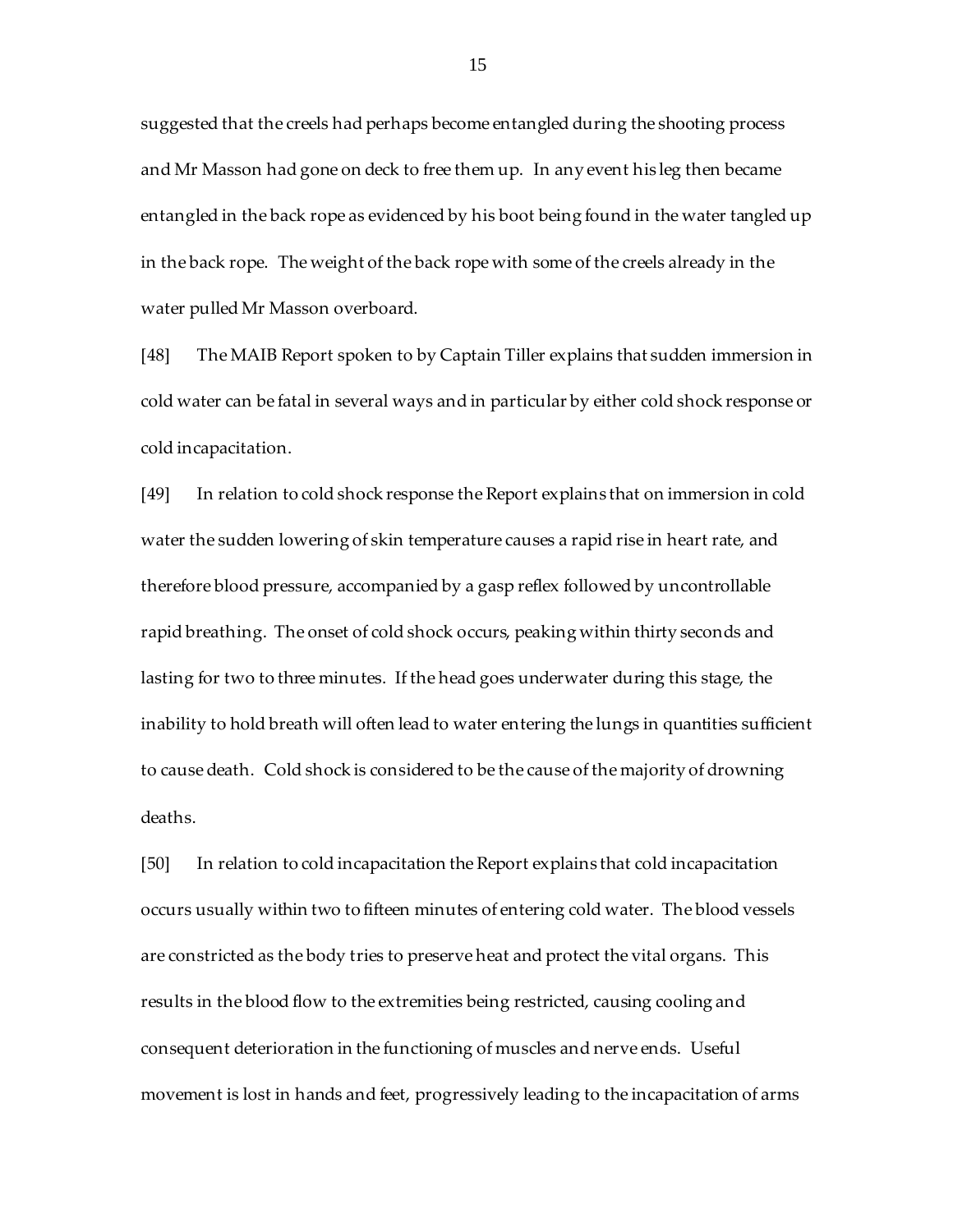and legs. Unless a PFD is worn death by drowning occurs as a result of impaired swimming.

[51] It was evident from the cuts in the leader rope that Mr Masson fought hard to free himself by cutting the rope around his leg but was unable to sever it completely before being overcome. It is unknown whether Mr Masson attempted to cut the rope before or after he entered the water.

[52] The MAIB Report concludes that once Mr Masson was in the water it is most likely that he was pulled under the water by the weight of the creels and was unable to free himself and swim back to the surface before he drowned. The Report, however makes the point that had Mr Masson managed to free his foot from his entangled boot and made it to the surface alive it is likely that in sea temperatures of 9°C he would have experienced the effects of cold water shock on entering the water and cold water incapacitation within minutes. In such circumstances, without the buoyant support of a PFD, the rapid onset of drowning would have been inevitable.

[53] Captain Tiller explained that the risk of becoming entangled in this way can be reduced if there is a physical barrier on the deck to prevent a skipper or crewman coming into contact with the ropes and creel while they are shooting. She stated that it was best practice to have such a barrier perhaps in the form of a board running along the deck, which could be up to a metre in height. This would allow a person to identify and deal with a problem in the shooting process without standing in the midst of the creels and ropes.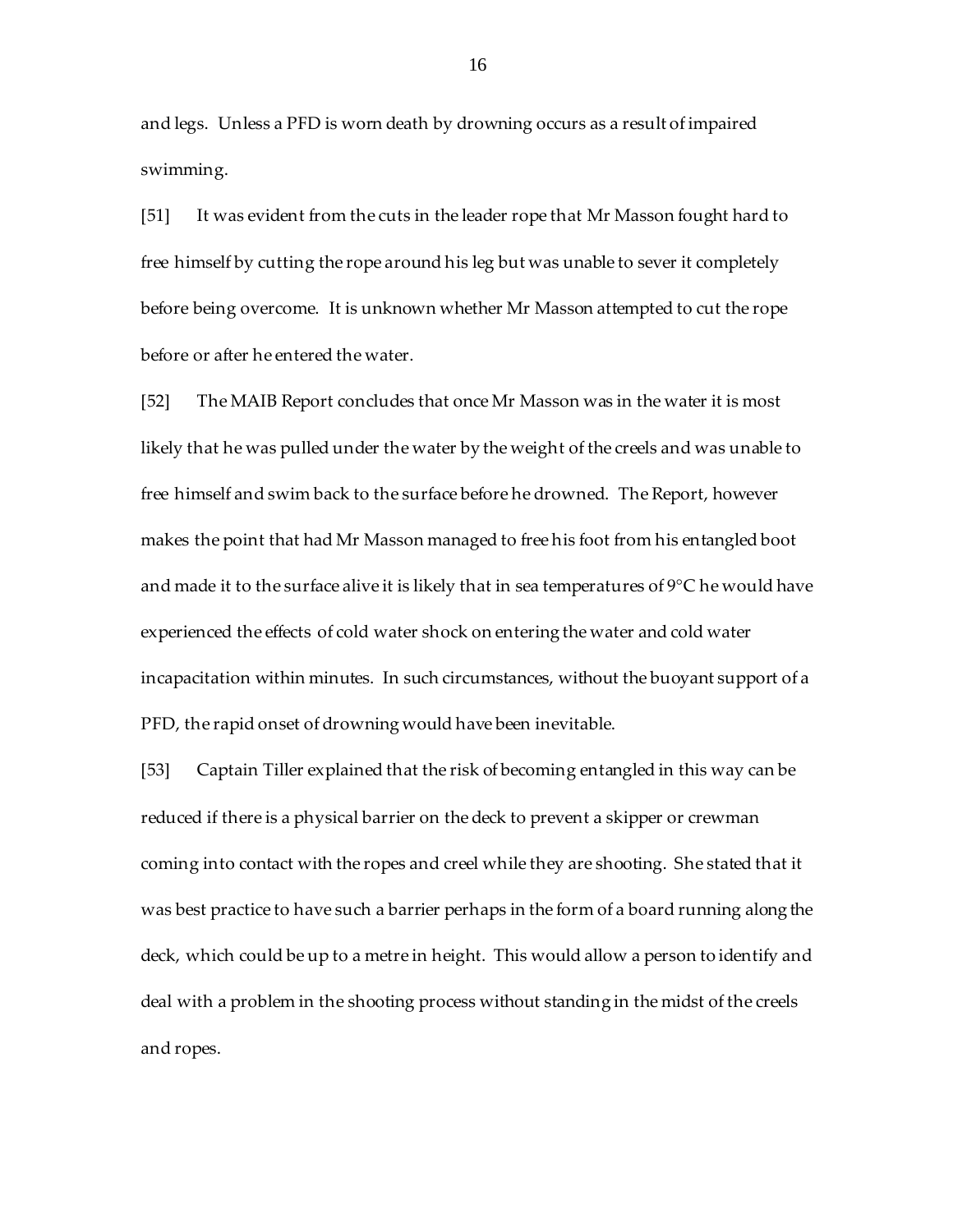[54] Captain Tiller explained the role of the Maritime and Coastguard Agency (MCA) in regulating and producing guidance for fishermen. The MCA produce the *Fishermen's Safety Guide* which is their principal publication on safe working practices and emergency procedures for fishermen and in Captain Tiller's view contains some very good guidance. It is published on their website and is highlighted to fishermen when a vessel such at the *Sea Mist* is given its routine inspection.

[55] Captain Tiller stated that fishing vessels, such as the *Sea Mist* are surveyed by the MCA **once every five years. As part of the inspection the MCA surveyor will talk through the operation of the vessel with the captain in effect going through a risk assessment of his operation. The surveyor will also highlight any changes in health and safety regulations.**

[56] **The MCA publishes any change in health and safety procedures on its website, notice of which will be given in newsflashes. Changes are also highlighted by industry bodies such as Seafish or in the trade press such as the Fishing News. However it appeared from the evidence of Captain Tillerthat the most effective way of communicating information and advice in relation to health and safety is as part of the five year inspection. It is therefore important to consider how best to communicate that type of information to fishermen in the five year intervals between inspections.** In December 2018 the MCA changed its safety regulations to provide that unless measures are in place to eliminate the risk of fishermen falling over board all fishermen must be issued with and wear a PFD or safety harness at all times.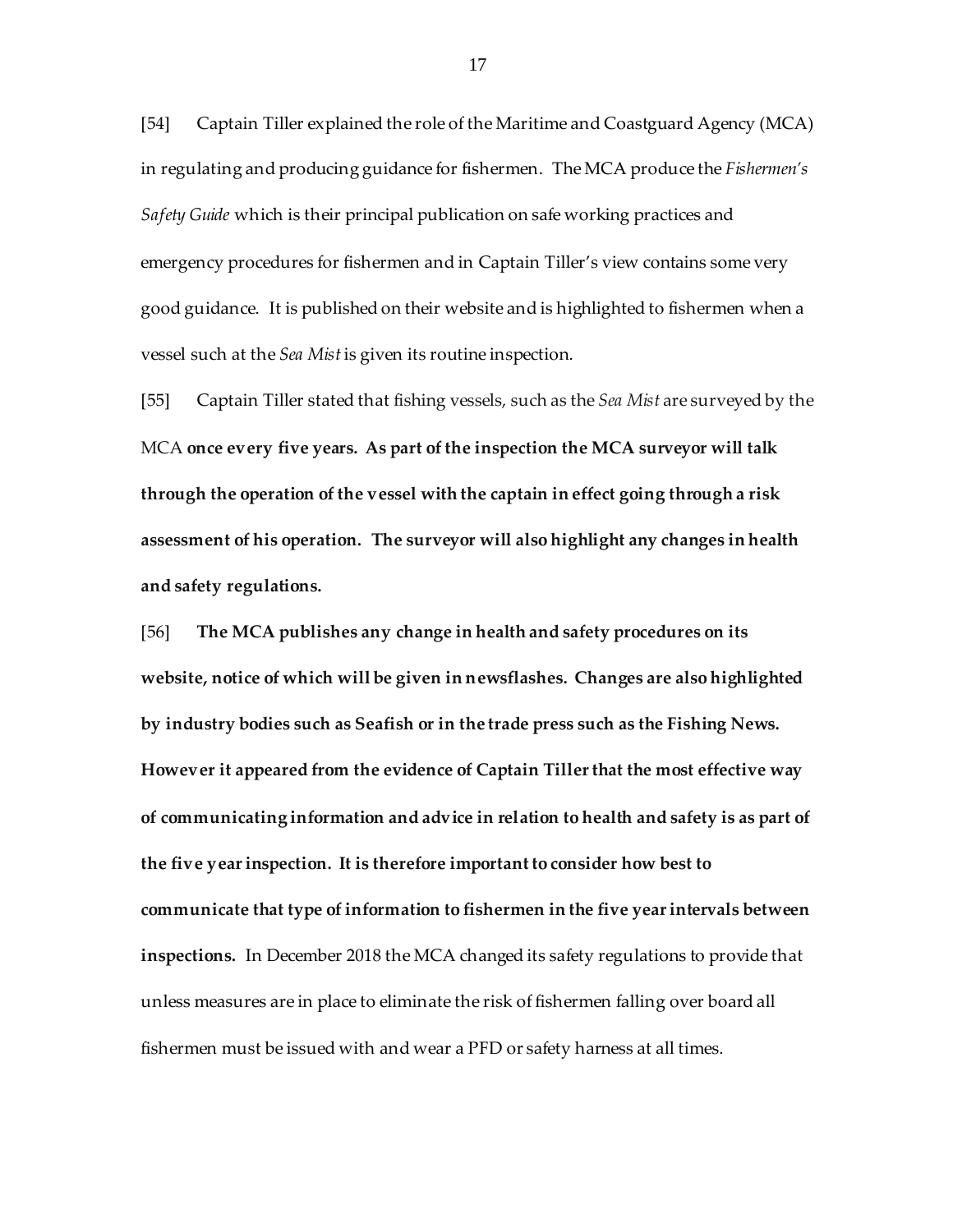**Mr Masson had completed the MCA mandatory fishing vessel safety awareness training as part of his five year inspection in 2015.**

[57] **Following this accident the MCA issued a Safety Flier to the fishing industry highlighting lessons to be learned from this accident. As recommended by the MCA, the Fishing Industry Safety Co-ordination Group which was set up to promote best practice within the industry has carried out a safety study and come up with several recommendations.**

[58] **The MAIB report notes that single handed fishing is particularly hazardous where even a slip or a trip can have serious consequences and that despite the recent publication of improved safety guidance, the frequency of serious and fatal accidents involving single handed fishermen shows no sign of reducing. The report recognises that there is a continuing need for effective education programmes, targeting those contemplating single-handed fishing and prompting them to review their operation and adopt all relevant hazard reduction methods. The MCA have recognised this as an issue and I have therefore recommended that the MCA** review the methods by which it makes fisherman and other relevant stakeholders aware of the relevant safety legislation and guidance and any significant changes and updates to such legislation and guidance. In particular the MCA should consider how best to ensure that sole fisherman have made been made aware of any significant changes in safety legislation and guidance in the period between each five year survey.

[59] Captain Tiller emphasised the importance of PFD and explained that there had been a culture of resistance to wearing PFD among fishermen. At first PFD was quite